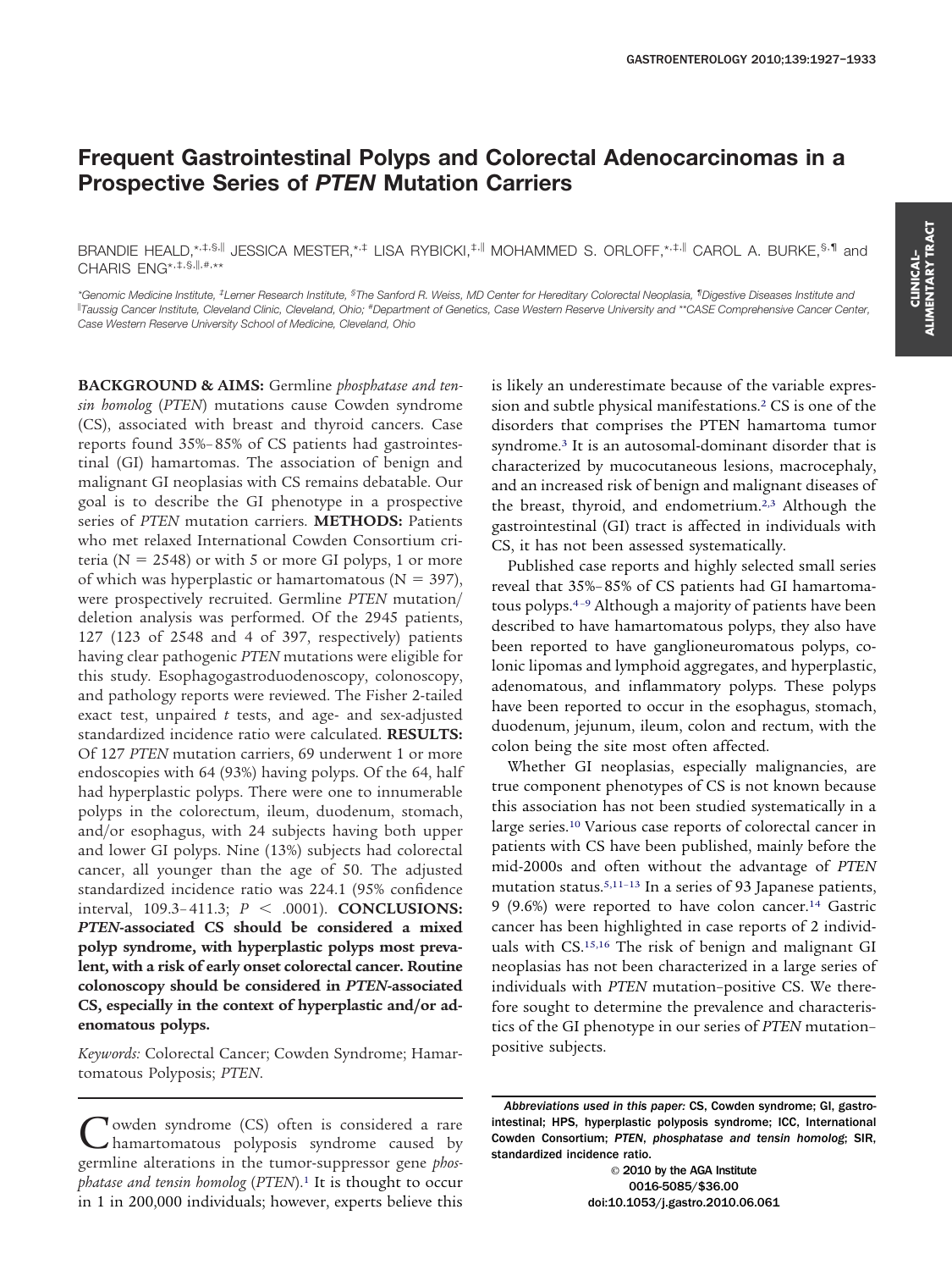

**Figure 1.** Prospective accrual of individuals meeting relaxed ICC criteria or the 5-polyp criteria and carrying clear pathogenic *PTEN* mutations. To be conservative, individuals with variants of unknown significance or promoter variants were excluded.

# **Materials and Methods**

## *Study Design*

Between October 2005 and June 2009, subjects were prospectively recruited into a DNA banking protocol approved by the Institutional Review Board for Human Subjects' Protection of the Cleveland Clinic. Subjects were selected from enrollees from 2 systematic prospective cohorts: (1) those who met relaxed International Cowden Consortium (ICC) operational criteria (a pathognomonic mucocutaneous lesion, at least 1 major criterion with or without minor criteria, or at least 2 minor criteria), or (2) those who had at least 5 gastrointestinal polyps, at least 1 of which must have been hyperplastic or hamartomatous (Figure 1). Enrollees into these 2 protocols originate from primary care clinics in the community setting to genetics or oncology clinics in academic medical centers throughout North America and Europe. Upon providing informed consent, subjects provided a DNA sample and self-reported personal and family medical history. When available, medical records documenting the subject's history of neoplasias were obtained. All subjects underwent mutation analysis of the *PTEN* gene, and only those found to have a deleterious germline mutation were included in the present study. Subject medical records were reviewed for any endoscopy (esophagogastroduodenoscopy and/or colonoscopy) records and surgical pathology reports documenting GI neoplasms (polyps, carcinoma), and those findings are reported descriptively.

#### *PTEN Mutation Analysis*

Genomic DNA was extracted from peripheral blood leukocytes. Intragenic *PTEN* was analyzed with a combination of polymerase chain reaction– based denaturing gradient gel electrophoresis and direct sequencing (ABI 3730xl) as previously reported[.17](#page-6-0) *PTEN* promoter mutations and large deletions/rearrangements were assessed as previously described[.18](#page-6-0)

## *Statistical Methods and Data Analysis*

The Fisher 2-tailed exact test and unpaired *t* tests were used for comparison of *PTEN* mutation–positive patients with and without polyps. An age- and sex-adjusted standardized incidence ratio (SIR) was calculated to compare the incidence of colorectal and gastric cancers in our series with that of the Surveillance Epidemiology and End Results database.

# **Results**

Patients who met relaxed ICC criteria ( $N = 2548$ ) or with 5 or more GI (any location) polyps, 1 or more of which was hyperplastic or hamartomatous  $(N = 397)$ , were prospectively recruited (Figure 1). Of the 2945 total subjects from these 2 prospectively accruing protocols (see Materials and Methods section for details), 127 patients with clear pathogenic *PTEN* mutations were eligible for this study (Figure 1). Four of these subjects were enrolled from the cohort ascertained by the presence of at least 5 GI polyps, at least 1 of which was hyperplastic or hamartomatous, and the remaining 123 were enrolled from those who met relaxed ICC criteria (Figure 1). In our series of 127 *PTEN* mutation–positive individuals, there were 8 individuals who might be clinically diagnosed with Bannayan-Riley-Ruvalcaba syndrome, comprising 5 male individuals with penile freckling and macrocephaly, 3 of whom also had lipomatosis. The remaining 3 were females, all of whom had macrocephaly, at least 1 lipoma (not lipomatosis), and 1 vascular anomaly. None of these 8 individuals had GI malignancies. The average age at study enrollment was 34.6 years (range,  $1-73$  y), and  $63$  (49.6%) were male. A majority of subjects were white (78), of which 4 were Hispanic/ Latino, with the remaining black or African American (9), American Indian or Alaska Native (8), or Asian (6). Race was unknown for 26 subjects.

Of the 127 eligible subjects, GI polyps were reported in 64 (50.4%), with 24 having both upper- and lower-GI polyps, 2 with only upper-GI polyps, and 38 with only colorectal polyps. Subjects with polyps were significantly older (age, 42.0 y) at the time of enrollment compared with those without polyps (age, 26.6 y;  $P = .0001$ ). No differences in sex were observed between those with and those without polyps. There was no clear genotype–phenotype correlations for those with or without polyps or those with or without malignancies.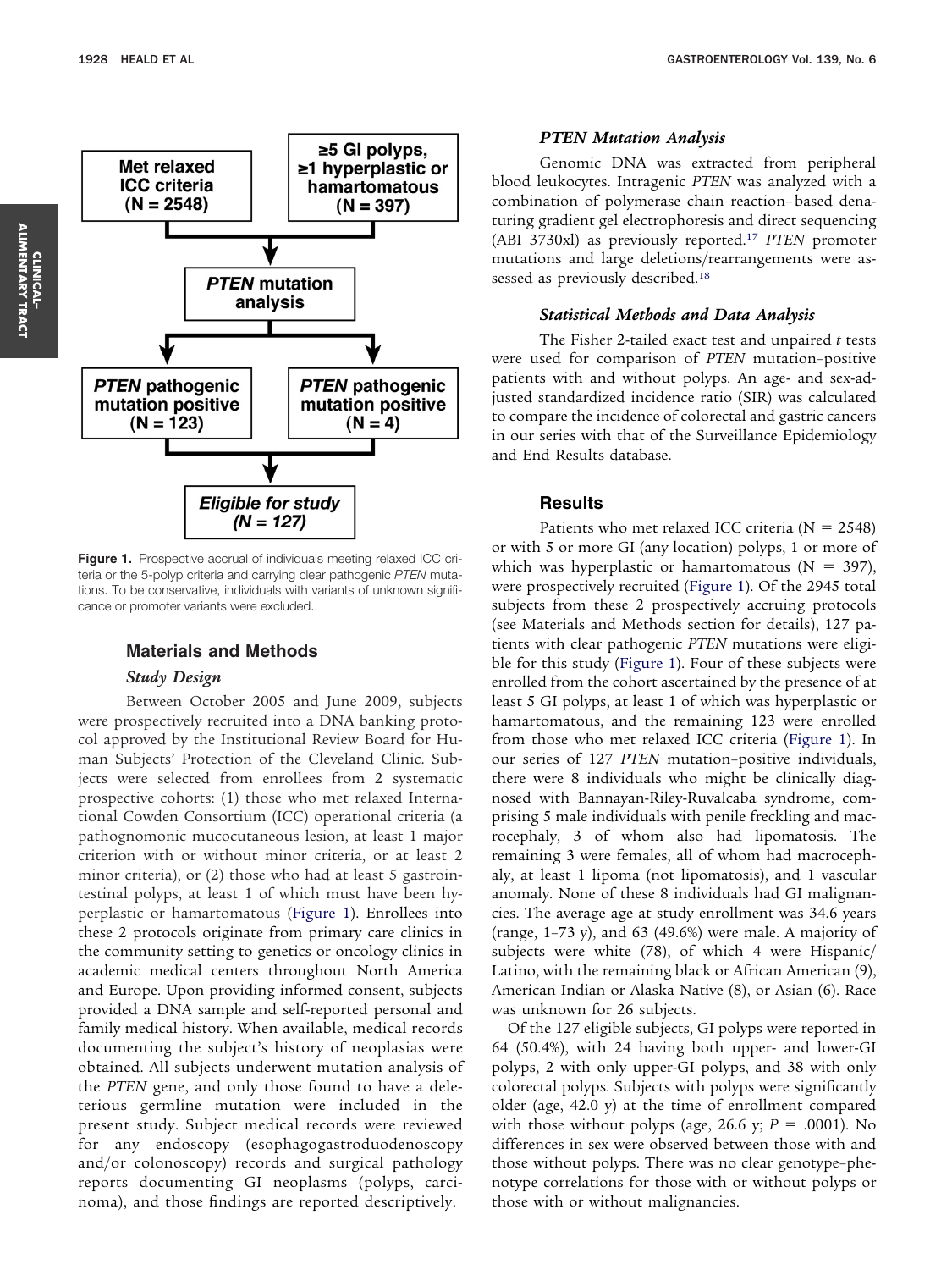## *Colorectal Polyps and Carcinomas*

At least one colonoscopy was performed for 67 (52.8%) subjects. The average age at first colonoscopy was 36.4 years (range, 1–73 y). Twenty patients underwent colonoscopy because they were symptomatic (abdominal pain, bleeding, constipation, protein-losing enteropathy); 8 had the procedure because of the diagnosis of CS; 7 underwent a general population screening colonoscopy; 7 had the procedure because of a personal/family history of polyps; and 2 had the procedure for other reasons (rectovaginal fistula and history of cervical cancer). For 23 subjects, the reason for the procedure was unknown. Only 4 patients had a normal GI examination. Colorectal polyps were identified in 62 subjects (representing 95% of those who underwent  $\geq 1$  colonoscopy, or 49% of all eligible subjects) and 9 (representing 13% of all who underwent  $\geq 1$  colonoscopy, or 7.1% of all eligible subjects) had adenocarcinomas, 1 had rectal cancer, and the remaining 8 had colon cancers [\(Table 1\)](#page-3-0).

The lower-GI polyps were found throughout the colon and rectum [\(Table 1\)](#page-3-0). Of the 62 subjects with colorectal polyps, 18 were found to have hamartomatous polyps, 27 hyperplastic, 16 ganglioneuromatous, 16 adenomatous, and 11 inflammatory [\(Table 1\)](#page-3-0). At least 9 subjects had polyps of 3 different histologic types. Of the 27 subjects with colorectal hyperplastic polyps, at least 16 met the operational diagnosis of hyperplastic polyposis syndrome (HPS).

The 9 colorectal cancers were diagnosed in 5 females and 4 males [\(Table 1\)](#page-3-0). The average age at diagnosis was 44.4 years (range, 35– 49 y). Notably, the age- and sexadjusted SIR for colorectal cancer in our series was 224.1 (95% CI, 109.3-411.3; *P* < .0001). One patient, subject 2466, presented with colorectal adenocarcinoma in the absence of polyps, and never went on to develop polyps. Three individuals with adenocarcinomas were found to have synchronous adenomatous polyps. In other words, of the 16 individuals with adenomatous polyps, 3 (18%) developed colorectal cancer. Two of these 3 individuals with adenomatous polyps and colorectal cancers also had hyperplastic polyps. Five individuals with colorectal carcinomas each had multiple (nonadenomatous) polyps, chief of which were hyperplastic [\(Table 1\)](#page-3-0). Said another way, of the 27 subjects with hyperplastic polyps, 4 (15%) had colorectal carcinomas. Three of these 4 individuals met the clinical diagnosis of hyperplastic polyposis as well.

#### *Upper-GI Findings*

Thirty-nine (30.7%) subjects underwent at least one esophagogastroduodenoscopy. The average age at first esophagogastroduodenoscopy was 39.7 years (range, 2–73 y). The most common indication for undergoing esophagogastroduodenoscopy were symptoms including weight loss ( $N = 1$ ), abdominal pain (3), esophagitis (1), gastroesophageal reflux disease (2), vomiting (1), dysphagia (4), diarrhea (2), hematochezia (1), anemia (1), and GI symptoms that were not otherwise specified (1). Five subjects had the examination because of the diagnosis of CS, 6 because of a history of colonic polyps, 9 for unknown reasons, and 2 for other reasons (history of ulcerative colitis and an abnormal computed tomography scan). Of the 39 subjects, only 1 subject had a normal examination. Gastritis or inflammation was present in 7 (17.9%) subjects and 8 (20.5%) had glycogenic acanthosis [\(Table 2\)](#page-4-0). Upper-GI polyps were found in 26 (66.7%) subjects within the esophagus, stomach, and duodenum [\(Table 2\)](#page-4-0). Only 2 individuals had fundic gland polyps. In addition, subject 985, who was white, was diagnosed in his late 60s with invasive moderately to poorly differentiated adenocarcinoma with signet ring features arising in a large hyperplastic/hamartomatous gastric polyp. Although only a single individual, age- and sex-adjusted SIR for gastric cancer in this series is 148 (range, 7.4 –733;  $P < .001$ ). This individual also had diffuse hyperplastic polyposis of the upper (and lower) tracts.

## *CS Clinical Features*

Clinical features characteristic of or suspicious of CS also were recorded for all 127 subjects [\(Table 3\)](#page-5-0). As a control, we note that breast cancer occurred in approximately 37% (age- and sex-adjusted SIR,  $\sim$ 22; *P* < .001) and thyroid cancer in 16.5% (adjusted SIR,  $\sim$ 65; *P*  $<$ .001) of these *PTEN* mutation carriers, within the ranges of previous estimates and the single population-based clinical epidemiologic study by Starink et al[.3,19](#page-6-0) Macrocephaly was found in the great majority and was the most common clinical feature in our series of *PTEN* mutation carriers (95 subjects [74.8%]). Somewhat surprisingly, GI polyps occurred in 50.4% of all eligible subjects or 93% of eligible subjects undergoing at least one colonoscopy, making them the second most common phenotypic feature only after macrocephaly.

#### **Discussion**

Recognition of pertinent personal medical and family history features as well as physical manifestations is critical for accurate diagnosis, risk assessment, genetic testing, and medical management for individuals with hereditary cancer syndromes. Textbooks and single case reports have noted the association of CS and hamartomatous polyps for some time, but not necessarily based on systematic analysis. However, it remains an underacknowledged manifestation of the disorder for several reasons, perhaps because the malignant potential of these polyps is not well characterized and because there has yet to be a systematic series addressing even the frequency and characteristics of the polyp histology. In our series of all patients with germline pathogenic *PTEN* mutations, GI polyps occurred in 50.4%, making it the second most common CS feature. Considering that colorectal polyps occurred in 93% of our eligible subjects with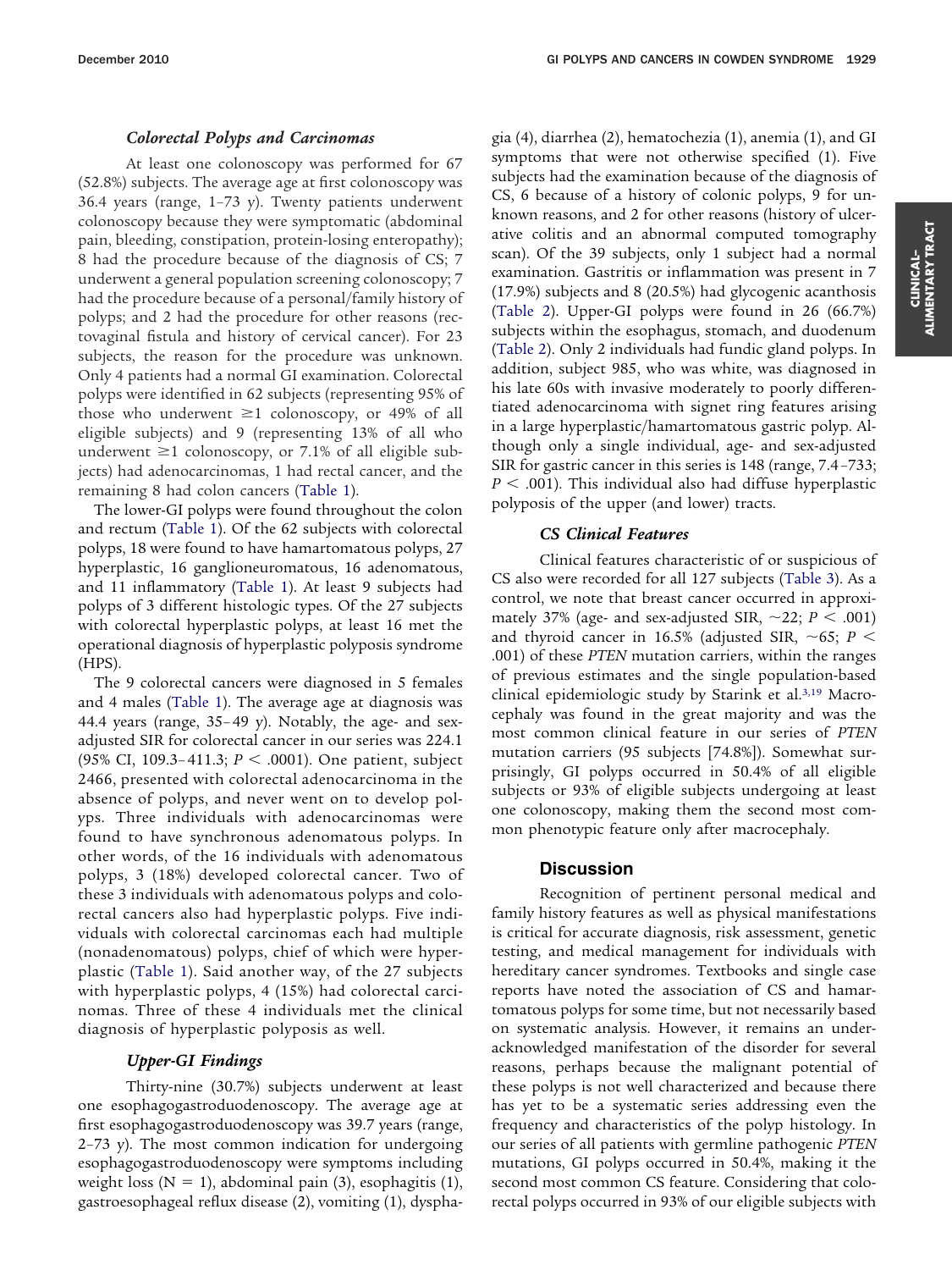| Subject     | <b>PTEN</b> mutation | Hamartom             | Hyperplastic       | Ganglioneur  | Adenoma             | Inflamm        | Other                                                            |
|-------------|----------------------|----------------------|--------------------|--------------|---------------------|----------------|------------------------------------------------------------------|
| 1306-3      | $IVS6+2T>C$          | $\mathbf 1$          |                    |              |                     |                |                                                                  |
| 3159        | R335X                | $\mathbf{1}$         |                    |              |                     |                |                                                                  |
| 2834        | Q17X                 | 10                   |                    |              |                     |                |                                                                  |
| 1515        | <b>P95L</b>          | >50                  |                    |              |                     |                |                                                                  |
| 68<br>651-2 | 302delT<br>461delT   | Multiple<br>Multiple |                    |              |                     |                |                                                                  |
| 3349        | 512insA              | Multiple             |                    |              |                     |                |                                                                  |
| 86          | 470insG              | Numerous             |                    |              |                     |                |                                                                  |
| 451         | R335X                | Multiple             |                    |              |                     |                |                                                                  |
| 547         | PTEN/BMPR1A          | Multiple             |                    |              |                     |                |                                                                  |
| 2782        | deletion<br>26delT   | Multiple             |                    |              |                     |                |                                                                  |
| 521-2       | R130X                | Multiple             |                    |              |                     |                |                                                                  |
| 178         | R130X                | $\mathbf{1}$         | $\overline{c}$     | $\mathbf{1}$ |                     |                |                                                                  |
| 3015        | 734del4              | $\overline{c}$       |                    | 3            |                     |                |                                                                  |
| 2381        | C211X                | Multiple             | Multiple           |              |                     |                |                                                                  |
| 1824-1      | Exon 2 deletion      | Multiple             | Multiple           |              |                     |                | Lipomas                                                          |
| 3028        | 10q23.2-10q23.31     | Numerous             |                    | Numerous     | Numerous            |                |                                                                  |
|             | deletion             |                      |                    |              |                     |                |                                                                  |
| 385         | 592_601del10         | Numerous             | Numerous           | Numerous     | Numerous            |                | LA                                                               |
| 3007        | R159T                |                      | $\mathbf{1}$       |              |                     |                |                                                                  |
| 393         | M35V                 |                      | $\overline{4}$     |              |                     |                |                                                                  |
| 2447        | C136R                |                      | 9                  |              |                     |                |                                                                  |
| 2736        | R173C                |                      | Multiple           |              |                     |                |                                                                  |
| 1879        | <b>R355X</b>         |                      | 2                  | Carpeting    |                     |                |                                                                  |
| 2224        | R335X                |                      | $\overline{c}$     |              | 2                   |                |                                                                  |
| 958         | Exon 1<br>deletion   |                      | 5                  |              | $\overline{c}$      |                |                                                                  |
| 1140        | G132D                |                      | 3                  |              | $\overline{2}$      | $1\,$          | 2 SSP                                                            |
| 1083        | 19insCT              |                      | $\overline{c}$     |              |                     | 6              | Lipomas                                                          |
| 2438        | L345V                |                      | 3                  |              |                     |                | LA                                                               |
| 1968        | $209 + 1G > T$       |                      | Multiple           | Multiple     | Multiple            |                | LA                                                               |
| 3605        | 210-2_211delAGTT     |                      | Multiple           | Multiple     |                     | Multiple       | Adenocarcinoma                                                   |
| 417         | 350insA              |                      | 3                  |              | Pan-colonic         |                | Adenocarcinoma                                                   |
| 907<br>2127 | 895insTA<br>Y240X    |                      | Multiple           |              | 1<br>$\overline{2}$ |                | Adenocarcinoma                                                   |
| 237-2       | C136Y                |                      | Carpet<br>Numerous |              | Numerous            |                |                                                                  |
| 3577        | L181P                |                      | Multiple           |              | Multiple            | Multiple       |                                                                  |
| 1824-2      | Exon 2 del           |                      | Multiple           |              | Multiple            | Multiple       |                                                                  |
| 723         | 542delT              |                      | Multiple           |              | Multiple            | Multiple       |                                                                  |
| 985         | 1019delA             |                      | Multiple           |              |                     | Multiple       |                                                                  |
| 111         | R130X                |                      | Innumerable        |              |                     |                | Lipomas                                                          |
| 294         | $1027 - 2A > C$      |                      | Multiple           |              |                     |                | Adenocarcinoma                                                   |
| 37          | C211X                |                      | Multiple           |              |                     |                | Adenocarcinoma                                                   |
| 1694        | $1026 + 1G > C$      |                      |                    | >3           |                     |                |                                                                  |
| 3935        | R130X                |                      |                    | >40          |                     |                | Adenocarcinoma                                                   |
| 622         | C136R                |                      |                    | Multiple     |                     |                |                                                                  |
| 2370        | 491delA              |                      |                    | Multiple     |                     |                |                                                                  |
| 139         | $253+1G > A$         |                      |                    | Numerous     |                     |                |                                                                  |
| 2544        | 407del17             |                      |                    | Numerous     |                     |                |                                                                  |
| 2539        | 968delA              |                      |                    | Numerous     |                     | $\overline{4}$ |                                                                  |
| 1094        | $635 - 1G > C$       |                      |                    | Numerous     |                     | Numerous       |                                                                  |
| 47          | R130X                |                      |                    | Multiple     |                     | Multiple       | Adenocarcinoma                                                   |
| 559         | R130Q                |                      |                    |              | 1                   |                |                                                                  |
| 2986        | R233X                |                      |                    |              | 13                  |                | Adenocarcinoma                                                   |
| 1027        | A120E                |                      |                    |              | Multiple            | Multiple       |                                                                  |
| 1306-1      | $IVS6+2T>C$          |                      |                    |              |                     |                | 30-40 SSP; LA                                                    |
| 77          | S229X                |                      |                    |              |                     |                | Polypoid mucosa                                                  |
| 2466        | <b>H61R</b>          |                      |                    |              |                     |                | Adenocarcinoma                                                   |
| 1334-2      | $210 - 1G > A$       |                      |                    |              |                     |                | 1 polyp, unknown path                                            |
| 1495        | R335X                |                      |                    |              |                     |                | 2 polyps, unknown path                                           |
| 1334        | $210-1G > A$         |                      |                    |              |                     |                | 50-100 polyps, unknown path                                      |
| 180         | <b>P96R</b>          |                      |                    |              |                     |                | Many polyps, unknown path                                        |
| $4-3$       | G219X<br>870delA     |                      |                    |              |                     |                | Polyps, unknown path or number<br>Polyps, unknown path or number |
| 367         | 406insA              |                      |                    |              |                     |                | Polyps, unknown path or number                                   |
| 2613        |                      |                      |                    |              |                     |                |                                                                  |

#### <span id="page-3-0"></span>Table 1. Colorectal Polyps, Their Histology, and Colorectal Adenocarcinomas in *PTEN* Mutation Carriers

NOTE. Quantitation of polyps derives from endoscopy reports. Subject 37 has been reported previously in the literature[.13](#page-6-0)

Hamartom, hamartomatous polyps; Hyperplastic, hyperplastic polyps; Ganglioneur, ganglioneuromatous polyps; Adenoma, adenomatous polyps; Inflamm, inflammatory polyps; LA, lymphoid aggregates; path, pathology; SSP, sessile serrated polyps.

germline *PTEN* mutations who underwent at least one colonoscopy, and approximately half of the entire series, this 50.4% prevalence of any GI polyp is likely an underestimate. Notably, in addition to the textbook-acknowledged hamartomatous polyps, we show here that hyperplastic polyps, ganglioneuromatous polyps, and adenomatous polyps are important components of the CS polyp histology. In fact, at least half of our mutation carriers who were shown to have colorectal polyps had 2 or more histologic types.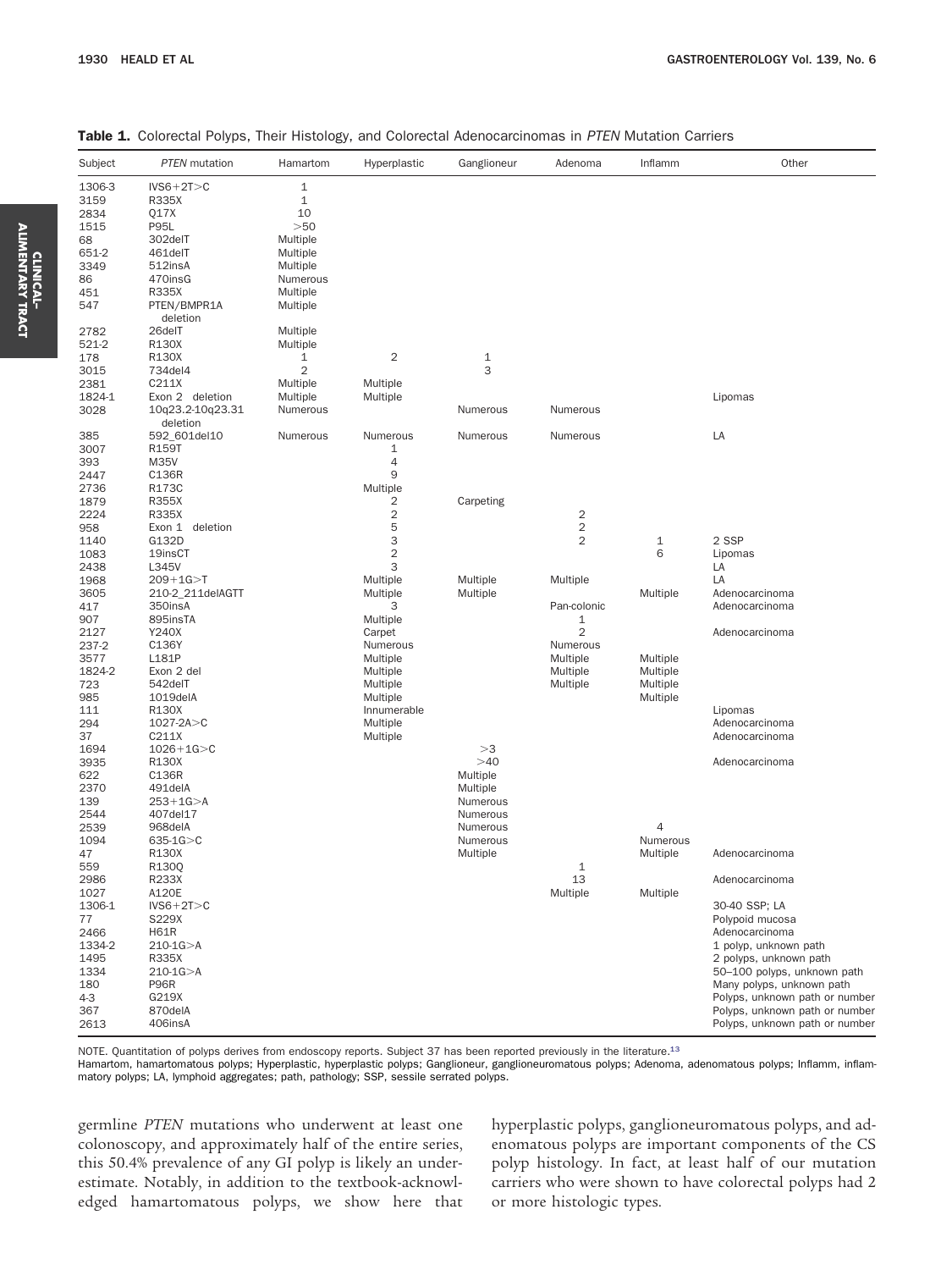| Subject | <b>PTEN</b> mutation      | Hamartom | Hyperplastic   | Ganglioneur  | Adenoma        | Other                                               |
|---------|---------------------------|----------|----------------|--------------|----------------|-----------------------------------------------------|
| 68      | 302delT                   | $1 - 5$  |                |              |                |                                                     |
| 1306-1  | $IVS6+2T>C$               | Multiple |                |              |                |                                                     |
| 3349    | 512insA                   | Multiple |                |              |                |                                                     |
| 521-2   | R130X                     | Multiple |                |              |                |                                                     |
| 3028    | 10q23.2-10q23.31 deletion | Few      |                | $\mathbf{1}$ |                |                                                     |
| 912     | R130X                     | Several  |                |              | $\overline{2}$ | Polypoid mucosa                                     |
| 393     | M35V                      |          | 3              |              | Multiple       |                                                     |
| 417     | 350insA                   |          | Multiple       |              |                |                                                     |
| 165     | 48insA                    |          | Innumerable    |              |                |                                                     |
| 1027    | A120E                     |          | Myriads        |              |                |                                                     |
| 1140    | G132D                     |          | Multiple       |              |                | Few FGP                                             |
| 2782    | 26delT                    |          | Multiple       |              |                | Multiple<br>inflammatory<br>polyps                  |
| 985     | 1019delA                  |          | <b>Diffuse</b> |              |                | Adenocarcinoma;<br>FGP                              |
| 1083    | 19insCT                   |          | Multiple       |              |                | Multiple<br>inflammatory<br>polyps                  |
| 2370    | 491delA                   |          |                | Multiple     |                |                                                     |
| 178     | R130X                     |          |                |              |                | Polypoid mucosa                                     |
| 1879    | R355X                     |          |                |              |                | Polypoid mucosa                                     |
| 294     | $1027 - 2A > C$           |          |                |              |                | Polypoid mucosa                                     |
| 723     | 542delT                   |          |                |              |                | Polypoid mucosa                                     |
| 47      | R130X                     |          |                |              |                | Polypoid mucosa                                     |
| 86      | 470insG                   |          |                |              |                | Polypoid mucosa                                     |
| 180     | <b>P96R</b>               |          |                |              |                | Many polyps,<br>unknown path                        |
| 2381    | C211X                     |          |                |              |                | Many polyps,                                        |
| 2986    | R233X                     |          |                |              |                | unknown path<br>Multiple polyps,<br>unknown path    |
| 2834    | Q17X                      |          |                |              |                | Multiple polyps,                                    |
| 37      | C211X                     |          |                |              |                | unknown path<br>Hundreds of polyps,<br>unknown path |

<span id="page-4-0"></span>Table 2. The Number of Polyps and Corresponding Pathology of the Upper-GI Polyps Found in *PTEN* Mutation–Positive Carriers

NOTE. Quantitation of polyps derives from endoscopy reports.

Hamartom, hamartomatous polyps; Hyperplastic, hyperplastic polyps; Ganglioneur, ganglioneuromatous polyps; Adenoma, adenomatous polyps; FGP, fundic gland polyps; path, pathology.

In an effort to create uniform criteria in 1995 for the purposes of identifying the predisposition gene, the ICC developed consensus operational diagnostic criteria,<sup>20,21</sup> which were revised in 2000, in an attempt to broaden the net for clinical use[.2](#page-6-0) These criteria specify that GI hamartomas are a minor criterion because of a lack of systematic study. If the ICC criteria were amended to include GI polyps as a major criterion, then an additional 21 (16.5%) subjects would have had a clinical diagnosis of CS at the time of study enrollment. The most recent version of the National Comprehensive Cancer Network CS testing criteria was updated to include multiple GI hamartomas or ganglioneuromas as a major criterion and a single GI hamartoma or ganglioneuroma as a minor criterion based on expert opinion in the context of single case reports and highly selected small series, often without PTEN mutation information.<sup>22</sup> The observations from our prospective systematic study lend objective support

to the changes to the National Comprehensive Cancer Network testing criteria.

For patients who are suspicious for the *PTEN* hamartoma tumor syndrome, it is important to assess previous history of GI polyps. Efforts should be made to confirm the polyp burden in these patients with medical records. In addition, given the inaccuracies with polyp histology,<sup>23</sup> consideration should be given to having the pathology re-reviewed by a dedicated GI pathologist. For patients suspicious for CS or a *PTEN* hamartoma tumor syndrome who have not previously undergone an endoscopy, the risks and benefits of a baseline upper endoscopy and colonoscopy should be considered in the diagnostic work-up.

Colorectal cancer occurred in 7.1% of our entire series and 13% of eligible subjects who underwent at least one colonoscopy (age- and sex-adjusted SIR, 224). Currently, colorectal surveillance is not routinely recommended for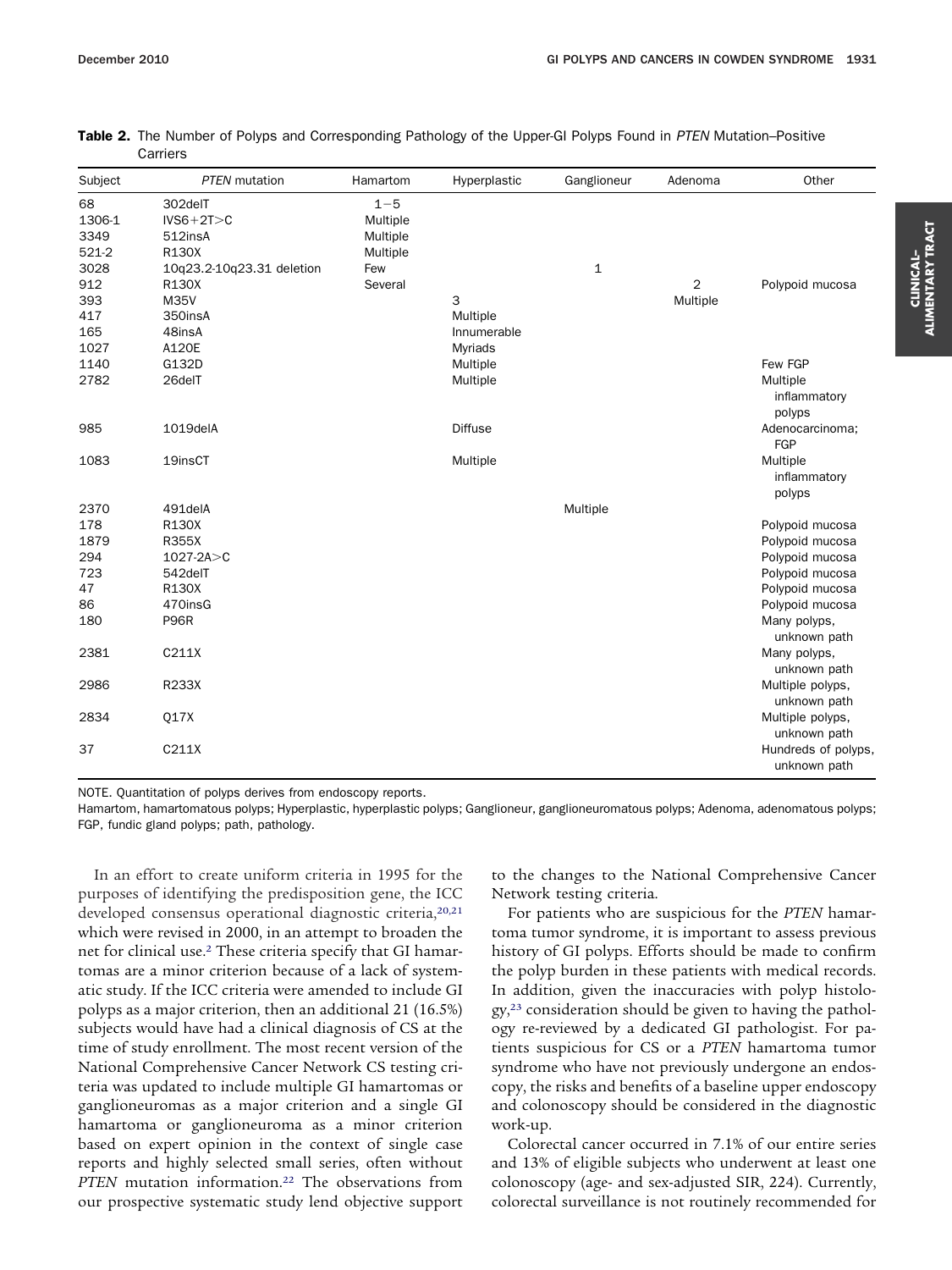| CS feature                             | Frequency (%) |  |  |
|----------------------------------------|---------------|--|--|
| Macrocephaly                           | 95 (74.8)     |  |  |
| GI polyps                              | 64 (50.4)     |  |  |
| Goiter/thyroid nodules                 | 56 (44.1)     |  |  |
| Benign breast disease <sup>a</sup>     | 24 (37.5)     |  |  |
| Breast cancer <sup>a</sup>             | 24 (37.5)     |  |  |
| Lipomas                                | 44 (34.6)     |  |  |
| Papillomatous papules                  | 43 (33.9)     |  |  |
| Endometrial fibroids <sup>a</sup>      | 17 (26.6)     |  |  |
| Trichilemmomas                         | 26(20.5)      |  |  |
| Penile freckling <sup>b</sup>          | 12(19.0)      |  |  |
| Acral keratoses                        | 21(16.5)      |  |  |
| Mental retardation/developmental delay | 21(16.5)      |  |  |
| Thyroid cancer                         | 21(16.5)      |  |  |
| Endometrial cancer <sup>a</sup>        | 8(12.5)       |  |  |
| Colorectal cancer                      | 9(7.1)        |  |  |
| Lhermitte-Duclos disease               | 8(6.3)        |  |  |
| Autism                                 | 8(6.3)        |  |  |

<span id="page-5-0"></span>Table 3. Frequency of CS Features Observed in our *PTEN* Mutation–Positive Series

NOTE. GI polyps are the second most common feature.

*<sup>a</sup>*Female subjects only.

*<sup>b</sup>*Male subjects only.

individuals with CS beyond that for the general population. However, in our series, all 9 subjects were diagnosed with colorectal cancer before age 50, with the youngest age at diagnosis being 35 years. Therefore, had our subjects initiated screening at age 50, their malignancies would likely not have been detected until an advanced stage. Individuals with *PTEN* mutations may benefit from earlier colonic surveillance. One group has advised a "vigorous" screening approach for patients with CS that includes colonoscopy beginning at age 15 with follow-up evaluation every 1-2 years.<sup>24</sup> This approach is rather aggressive. Based on our current observations, we recommend considering a baseline colonoscopy at age 35, or sooner if symptoms develop, with follow-up time based on polyp burden.

Based on our series, approximately 15% of *PTEN* mutation carriers with colorectal hyperplastic polyps developed colorectal cancer, and almost 20% of mutation carriers with colorectal adenomas had colorectal cancer. The patients who developed colorectal carcinomas also tended to have multiple polyps, based on small numbers. Therefore, if these observations can be reconfirmed in an independent series, then colorectal surveillance should be offered to any *PTEN* mutation carrier with multiple lower-GI polyps, and/or the presence of hyperplastic and/or adenomatous polyps.

There were 2 (13%) individuals with sessile serrated adenomas, both of whom were among the 16 individuals who met the criteria for hyperplastic polyposis syndrome. There are 2 interpretations to this observation: that this is a true representation, or there was uneven diagnosis of this histology among the pathologists. We tried to gauge this by culling out our research subjects enrolled in another study (who may or may not have *PTEN* mutations) during a similar period, and we found that of those who met the diagnosis of HPS, approximately 50% also had sessile serrated adenomas ( $P = .07$ ).

Only one individual in our series developed gastric cancer. Although the formal adjusted SIR is increased, we cannot draw genetic counseling or clinical conclusions given that this single subject was a white male who developed gastric cancer at age 67. It is nonetheless interesting to note the co-existing diffuse hyperplastic polyposis in the stomach and duodenum, almost mirroring the situation in the colon. In our series of *PTEN* mutations carriers, upper-GI polyps do occur with some frequency, and, for a subset of patients, they do experience symptoms. Excluding the 5 individuals with unknown polyp histology in the upper-GI tract, 15 of the 19 with polyps in the upper and lower tracts had concordant histologies. Interestingly, fundic gland polyps, often said to be indicative of CS, were found in only 2 mutation carriers. Notably, 20% of those with GI examinations had glycogenic acanthosis. Although no consensus guidelines exist regarding upper-GI management in CS, Schreibman et a[l24](#page-6-0) recommend upper endoscopy and an upper-GI series with small-bowel follow-through beginning at age 15 with follow-up evaluation every 2 years. Again, based on our current observations, we believe that this approach is rather aggressive and recommend upper-GI surveillance only for symptom management, at least in the white population. Based on anecdotal reports on Asian populations, we suspect that GI features, perhaps even upper-GI malignancies, may be more prominent in the Asian population.

One of the major limitations of this study was that not all medical records were available to confirm all of the reported histories, although these remain in the minority. Therefore, we do not have detailed information about the precise GI history for some patients. Further, because patients were recruited from multiple medical centers, there is wide variability in the medical reports and pathology expertise available. The most ideal study would be to offer at least baseline colonoscopy, by a limited number of endoscopists, and to have the pathology reviewed by a single pathologist with expertise in hereditary GI disease to accurately capture the frequency with which GI polyps occur in these patients. Nonetheless, despite these limitations, the conditions of the study do somewhat simulate the data available at a high-risk GI consultation.

Based on the observations from our prospectively accrued series of *PTEN* mutation carriers and the literature, we conclude that both upper- and lower-GI polyps are common component features of the *PTEN* hamartoma tumor syndrome. The presence of nonadenomatous polyps, and especially comprising mixed histologies, should signal a health care provider to refer such individuals for high-risk assessment. Furthermore, the presence of both macrocephaly and nonadenomatous GI polyps together